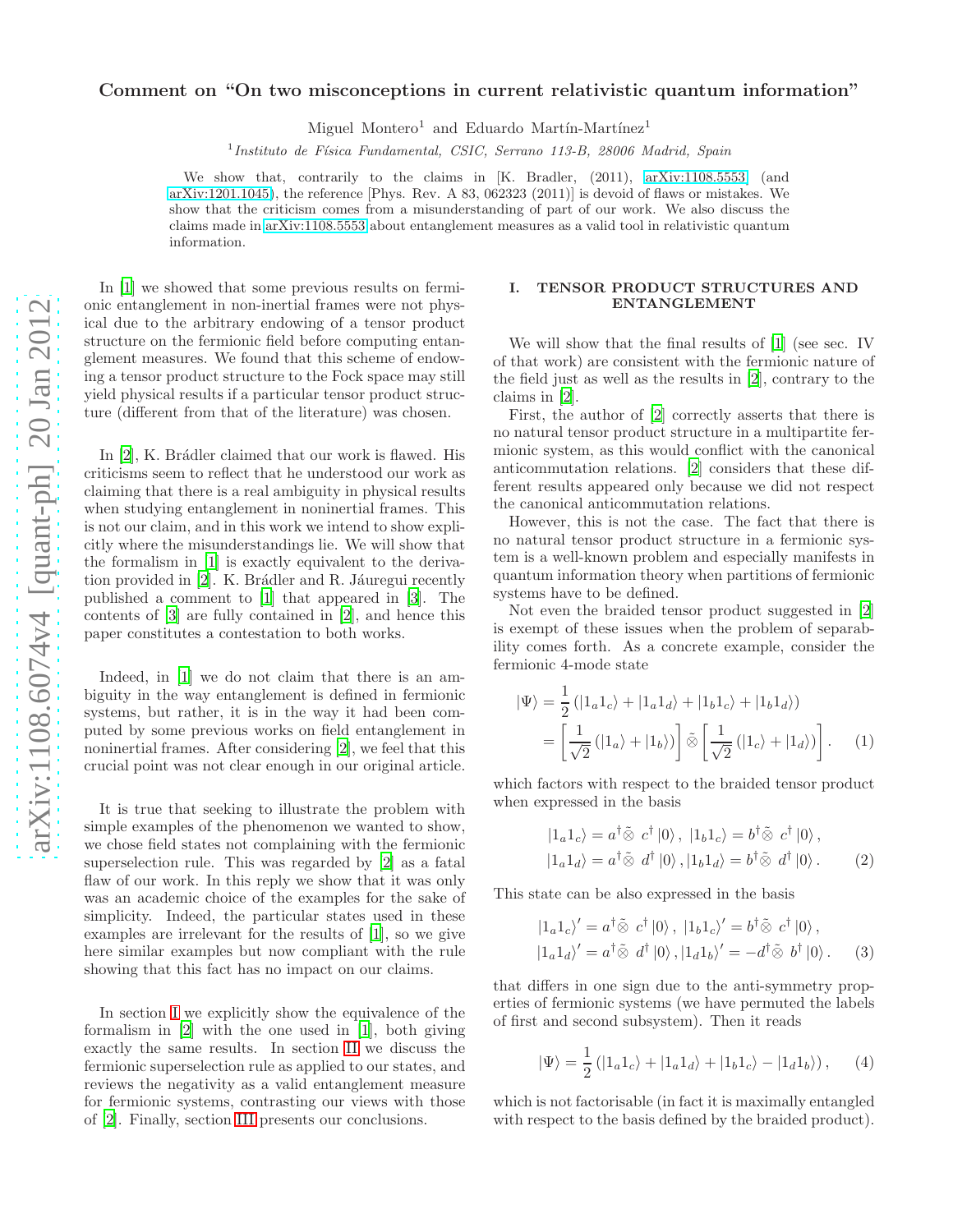Of course we are not extracting any conclusions about the physical meaning of this factorisability, only showing that problems with multipartite fermionic tensorial structures are present even if we use the formalism in [\[2](#page-4-1)] and even if the state has no superselection rule issues. In the first version of [\[2\]](#page-4-1), a similar example was disregarded due to the lack of compliance with the fermionic superselection rule discussed in [\[2\]](#page-4-1) and below. Version 2 of [\[2](#page-4-1)] addresses the example [\(1\)](#page-0-1) and correctly explains it by asserting that entanglement is partition-dependent. This is precisely our conclusion: different fermionic operator orderings may result in different bipartitions and thus different entanglement behaviours.

However, we are not claiming that the formalism used in [\[2\]](#page-4-1) is incorrect, on the contrary, we claim that it is equivalent to what we do in [\[1](#page-4-0)]. In that article we simply use a different approach than that in [\[2](#page-4-1)] which is equally valid since all the physical conclusions are the same. To show that, we now proceed to describe our approach in detail from a somewhat more mathematical viewpoint than that used in [\[1](#page-4-0)]; to do so, we start with some definitions.

We shall consider a particular set of  $m + n$  fermionic modes. The annihilation operators of these modes will be labeled as  $a_i$  and  $c_j$ , with  $i = \{1 ... n\}$ ,  $j = \{1 ... m\}$ . These modes span a  $2^{m+n}$ -dimensional fermionic Fock space when acting on their vacuum state  $|0\rangle_a \tilde{\otimes} |0\rangle_c$ . We can define the usual particle number basis as follows:

$$
\underbrace{|1 \dots 1\rangle}_{m+n} a_1 \dots a_n c_1 \dots c_m
$$
\n
$$
= (a_1)^{\dagger} \dots (a_n)^{\dagger} (c_1)^{\dagger} \dots (c_m)^{\dagger} |0\rangle_a \tilde{\otimes} |0\rangle_c \qquad (5)
$$

and for any basis elements with a 0 instead of a 1, we just remove the corresponding operator on the r.h.s.

We also consider a field state  $\rho$  over this Hilbert space. This state will be uniquely determined by its matrix elements in the basis described above, so that

$$
\rho = \sum_{k_a, l_a, k_c, l_c} \rho_{k_a, l_a, k_c, l_c} |k_a k_c\rangle \langle l_c l_a| \tag{6}
$$

where  $k_a$ ,  $k_c$  are strings of 0's and 1's of length n and  $l_a$ and  $l_c$  are strings of 0's and 1's of length m. Here, it is worth noticing that

$$
(|l\rangle_{a_1...a_n c_1...c_m})^{\dagger} = \langle l|_{c_m...c_1 a_n...a_1} . \tag{7}
$$

Note the reordering of the mode labels in [\(7\)](#page-1-0).

Finally, we introduce a mapping from this fermionic Fock space to a qubit Hilbert space of  $m + n$  modes:

**Definition** Let  $a_i^{\text{Bos.}}$  and  $c_j^{\text{Bos.}}$  be two sets of bosonic operators acting on their vacuum state  $|0\rangle$ . For each fermionic state  $\rho$ , we define  $\mathcal{Q}(\rho)$  as the state formally obtained as follows: First, write down  $\rho$  in the basis [\(5\)](#page-1-1) (i.e. as in  $(6)$ ). Then, formally replace each  $a_i$  with  $a_i^{\text{Bos}}$ ,  $c_j$  with  $c_j^{\text{Bos}}$  and the vacuum state  $|0\rangle$  with  $|0\rangle$ .

We will denote the inverse mapping by  $\mathcal{Q}^{-1}$ . The restriction of this mapping to the subspace spanned by  $a^{\text{Bos}}$  modes on  $|0\rangle$  will be denoted as  $\mathcal{Q}^{-1}|_a$ .

Note that this definition relies heavily on the use of the basis [\(5\)](#page-1-1). We can define analogous mappings which are different to Q and which rely on different bases, obtained e.g. by permuting the operators in [\(5\)](#page-1-1). This way we obtain a family of different mappings, each of them associated to an 'operator ordering' . The mapping Q corresponds to what we call the 'physical ordering' in [\[1\]](#page-4-0).

The map  $Q$  can be said to be equivalent to the 'endowing' of a particular tensor product structure on the fermionic Fock space. This formal endowing has been widely used in the literature [\[4](#page-4-4)[–14\]](#page-4-5). We are aware of the fact, pointed out in [\[2](#page-4-1)], that fermions and bosons correspond to different group representations; this is not an obstacle for the definition of Q. Of course, if care is not taken in the choice of basis [\(5\)](#page-1-1), this procedure leads to unphysical results for reduced states and entanglement measures among other things. [\[1\]](#page-4-0) studies when and how this procedure can be used to obtain correct, physical results. These results are the same as those which would be obtained with the braided formalism of [\[2\]](#page-4-1).

Finally, we remark that the key point in the definition of  $Q$  is the relative ordering between the a and c operators. A permutation of c-operators in [\(5\)](#page-1-1) is irrelevant. If we permute, for instance, the positions of  $c_3$  and  $c_2$ , then it is a simple matter of defining the basis as

$$
\underbrace{|1...1\rangle'}_{m+n} a_{1...a_{n}c_{1}c_{3}c_{2}...c_{m}} =
$$
\n
$$
(a_{1})^{\dagger} \dots (a_{n})^{\dagger} (c_{1})^{\dagger} (c_{3})^{\dagger} (c_{2})^{\dagger} \dots (c_{m})^{\dagger} |0\rangle_{a} \tilde{\otimes} |0\rangle_{c}, \quad (8)
$$

<span id="page-1-1"></span>and define Q using this basis.

Now, for some reason, we are interested in tracing out the  $c$  modes. In the context of  $[1]$ , this is because field modes living in region II of Rindler spacetime are causally disconnected from the observers. This is implemented by the partial trace, which may be defined as

<span id="page-1-3"></span><span id="page-1-2"></span>
$$
\rho \to \text{Tr}_c(\rho) \equiv \sum_{j_1, j_2, \dots, j_m \in \{0, 1\}} \langle 0 |_{c} (c_m)^{j_m} \dots (c_1)^{j_1} \rho(c_1^{\dagger})^{j_1} \dots (c_m^{\dagger})^{j_m} | 0 \rangle_c
$$
\n(9)

<span id="page-1-0"></span>Note that [\(9\)](#page-1-3) may give ambiguous results for states not complying with the superselection rule of [\[2\]](#page-4-1), but it defines an unique reduced state for states within a given superselection sector.

We now prove that the same result is obtained through direct application of [\(9\)](#page-1-3) or, equivalently, through the use of the Q mapping (i.e. the tensor product structure associated to the 'physical ordering'), which is what we do in our paper:

**Theorem I.1** Let  $\rho$  be a fermionic state compliant with the fermionic superselection rule. Then the equality

$$
\text{Tr}_c(\rho) = \mathcal{Q}^{-1}|_a \circ \text{Tr}_c^{Bos.}(\mathcal{Q})(\rho)
$$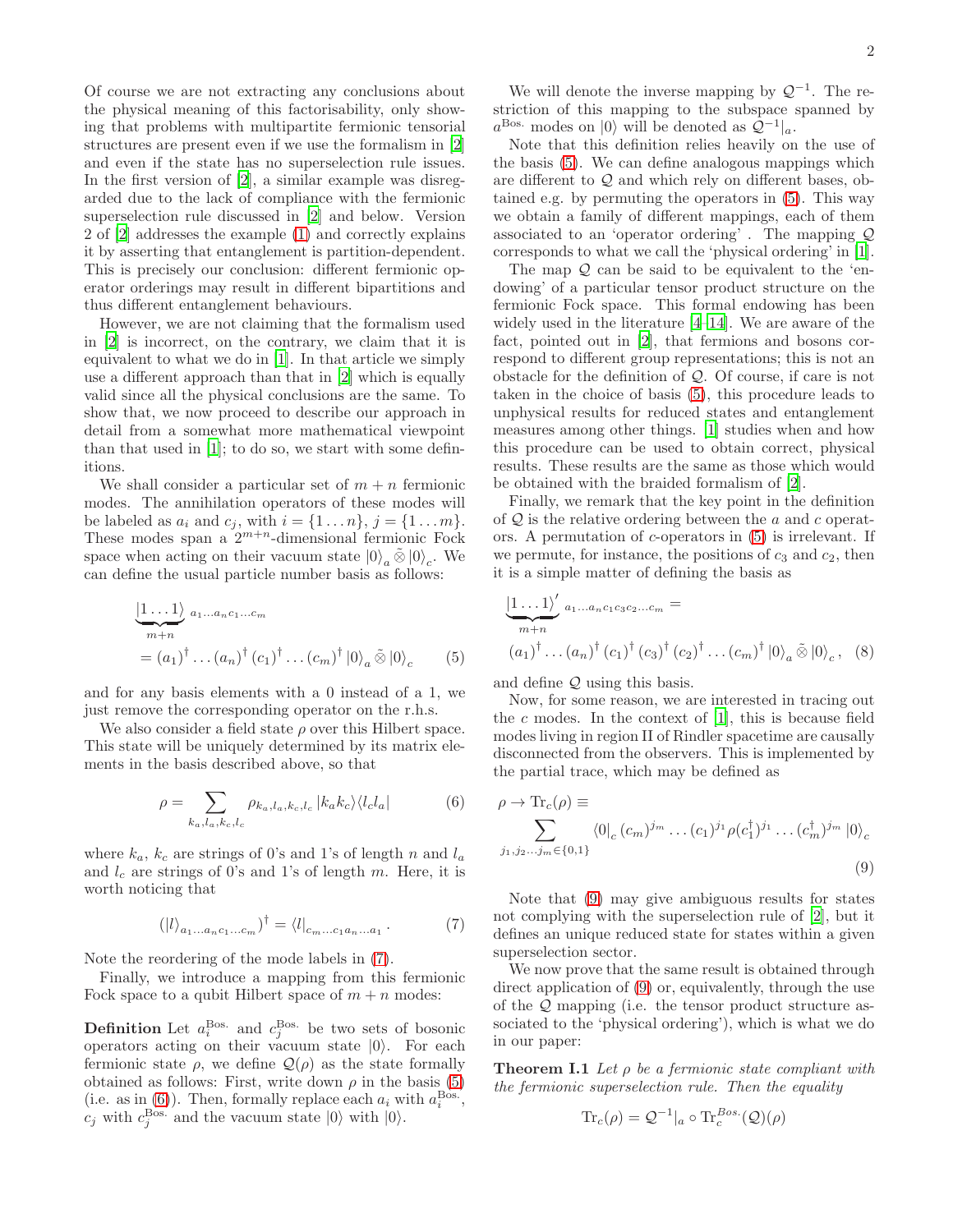holds, where  $\text{Tr}^{Bos.}_c$  is the usual partial trace operation in a qubit system.

Proof Since by virtue of the definition [\(9\)](#page-1-3) the fermionic partial trace is a linear operator, we can consider each of the terms in [\(6\)](#page-1-2) independently. For each of these terms, we have

$$
\begin{split}\n\operatorname{Tr}_{c} |k_{a}k_{c}\rangle\langle l_{c}l_{a}| &= \\
\delta_{k_{c},l_{c}}(c_{m})^{j_{1}}\dots\langle 0|_{c}(c_{1})^{j_{1}}(a_{1}^{\dagger})^{i_{1}}\dots(a_{n}^{\dagger})^{i_{n}}(c_{1}^{\dagger})^{j_{1}}\dots(c_{m}^{\dagger})^{j_{m}} \\
|0\rangle\langle 0| (c_{m})^{j_{m}}\dots(c_{1})^{j_{1}}(a_{n})^{k_{n}}\dots(a_{1})^{k_{1}}(c_{1}^{\dagger})^{j_{1}}\dots(c_{m}^{\dagger})^{j_{m}}|0\rangle_{c} \\
&= (a_{1}^{\dagger})^{i_{1}}\dots(a_{n}^{\dagger})^{i_{n}}|0\rangle\langle 0| (a_{n})^{k_{n}}\dots(a_{1})^{k_{1}} \\
&= \delta_{k_{c},l_{c}}|k_{a}\rangle\langle l_{a}| \n\end{split} \tag{10}
$$

the last equality holding because in the second line of [\(10\)](#page-2-1) the number of a-operators to the left and the number of a-operators to the right of  $|0\rangle\langle 0|$  are of the same parity, due to the superselection rule. Hence, both left and right operators give the same global sign when all the anticommutators are computed, giving no extra anticommutation signs.

The trace on  $\mathcal{Q}(\rho)$  is also a linear operator, so we also consider the terms independently. In this case, no sign issues appear and the reduced state is simply  $|k_a\rangle\langle l_a|_{\text{Bos}}$ , where the subscript reminds that this is still a qubit state. But now,  $\mathcal{Q}^{-1}$ <sub>|a</sub> maps  $|k_a\rangle\langle l_a|_{\text{Bos}}$  to  $|k_a\rangle\langle l_a|$ , which ends the proof.

Note that this theorem implies that any operation being a function of the fermionic matrix elements only (for instance, to study separability or correlations) is bound to give the same results for  $\text{Tr}_c(\rho)$  and  $\text{Tr}_c^{\text{Bos.}}\mathcal{Q}(\rho)$ . As in our article we only use this kind of operations, this implies that our work is devoid of algebraic mistakes.

We have just proven that using  $\mathcal Q$  guarantees the correctness of our results. As we mentioned before, we can also define other mappings analogous to  $Q$ , but which take bases different from [\(5\)](#page-1-1) as the starting point for their definition. For instance, we could rearrange the operators in [\(5\)](#page-1-1) in an arbitrary ways, and then by an analogous definition to that in section [I](#page-1-0) we would obtain different mappings, say  $\mathcal{D}_1$  and  $\mathcal{D}_2$  among others.

The first section of our work (more concretely, eqs. (5- 6) and their associated discussion), where [\[2\]](#page-4-1) considers that there are algebraic mistakes, is just a simple proof by counterexample of the fact that, in general,

$$
\mathcal{D}_1^{-1}|_a \circ \text{Tr}_c^{\text{Bos.}} \circ \mathcal{D}_1 \neq \mathcal{D}_2^{-1}|_a \circ \text{Tr}_c^{\text{Bos.}} \circ \mathcal{D}_2. \tag{11}
$$

In other words, all [\[1\]](#page-4-0) does is to consider the class of all these mappings  $\mathcal{D}_i$  (each identified by the fermionic operator ordering they come from) and analyses the entanglement properties of the qubit systems they give rise to. This does not lead to physical results in general, but it is what has been done before in the literature. We also provide a particular class of operator orderings (and their associated  $\mathcal{D}_i$ ) which can be regarded as physical; when we perform the partial trace in the qubit state,

the states obtained are exactly those obtained with the braided tensor product formalism in [\[2\]](#page-4-1).

A simple proof of the validity of the formalism developed in [\[1\]](#page-4-0) can be seen in [\[15](#page-4-6)], where it is shown that in general entanglement of fermionic systems must converge in the infinite acceleration limit. This work shows how the measures computed using nonphysical operator orderings do not comply with this requirement, while measures computed using the physical ordering [\[1](#page-4-0)] do.

<span id="page-2-1"></span>Considering these various unphysical orderings is far from being a fruitless mathematical exercise; endowing a fermionic system with some particular tensor product structure may prove quite useful, for instance, when computing the field vacuum and excitations. This was the main reason for doing so, as can be seen in our paper as well as in a number of other works [\[4](#page-4-4)[–13\]](#page-4-7). Even [\[14\]](#page-4-5) (a seminal article cited in [\[2\]](#page-4-1)) uses a definite tensor product structure defined on a fermionic Hilbert space to provide a separability criterion for fermionic systems.

We are not claiming, as [\[2\]](#page-4-1) suggests, that endowing a tensor product structure a fermionic field becomes a bosonic one. This would indeed lead to a number of paradoxes thoroughly pointed out by [\[2](#page-4-1)]. However, this is not what we did in [\[1](#page-4-0)]. Rather, we established a correspondence between fermionic and bosonic fields and study how physical results for the fermionic case may be obtained from the corresponding bosonic systems.

To sum up, what [\[2](#page-4-1)] discusses is just another formalism for studying the same issues, not unlike other approaches such as defining entanglement only through observables as it is done in [\[16\]](#page-4-8), or through observableinduced tensor products [\[17](#page-4-9)]. Furthermore, the endowing of tensor product structures on fermionic systems as a separability criterion is not new [\[14](#page-4-5)]. Our aim when we wrote the paper was to make it accessible for all the people who had written papers about fermionic entanglement in non-inertial frames without taking proper care of the problems regarding the tensor product structure of fermionic systems.

We realise that, maybe, the choice of title and abstract in [\[1](#page-4-0)] was not very fortunate. Instead of calling it 'ambiguity in noninertial frames', which may suggest that we were *reporting* a real ambiguity, we should have emphasised the fact that we were pointing out and correcting an issue present in previous literature on fermionic entanglement in noninertial frames.

#### <span id="page-2-0"></span>II. SUPERSELECTION RULES AND ENTANGLEMENT MEASURES

The author of [\[2\]](#page-4-1) notes that the state in equation (3) of reference [\[1\]](#page-4-0), namely

<span id="page-2-2"></span>
$$
|\Psi\rangle = \frac{1}{2} (|00\rangle + |01\rangle + |10\rangle + |11\rangle)
$$
 (12)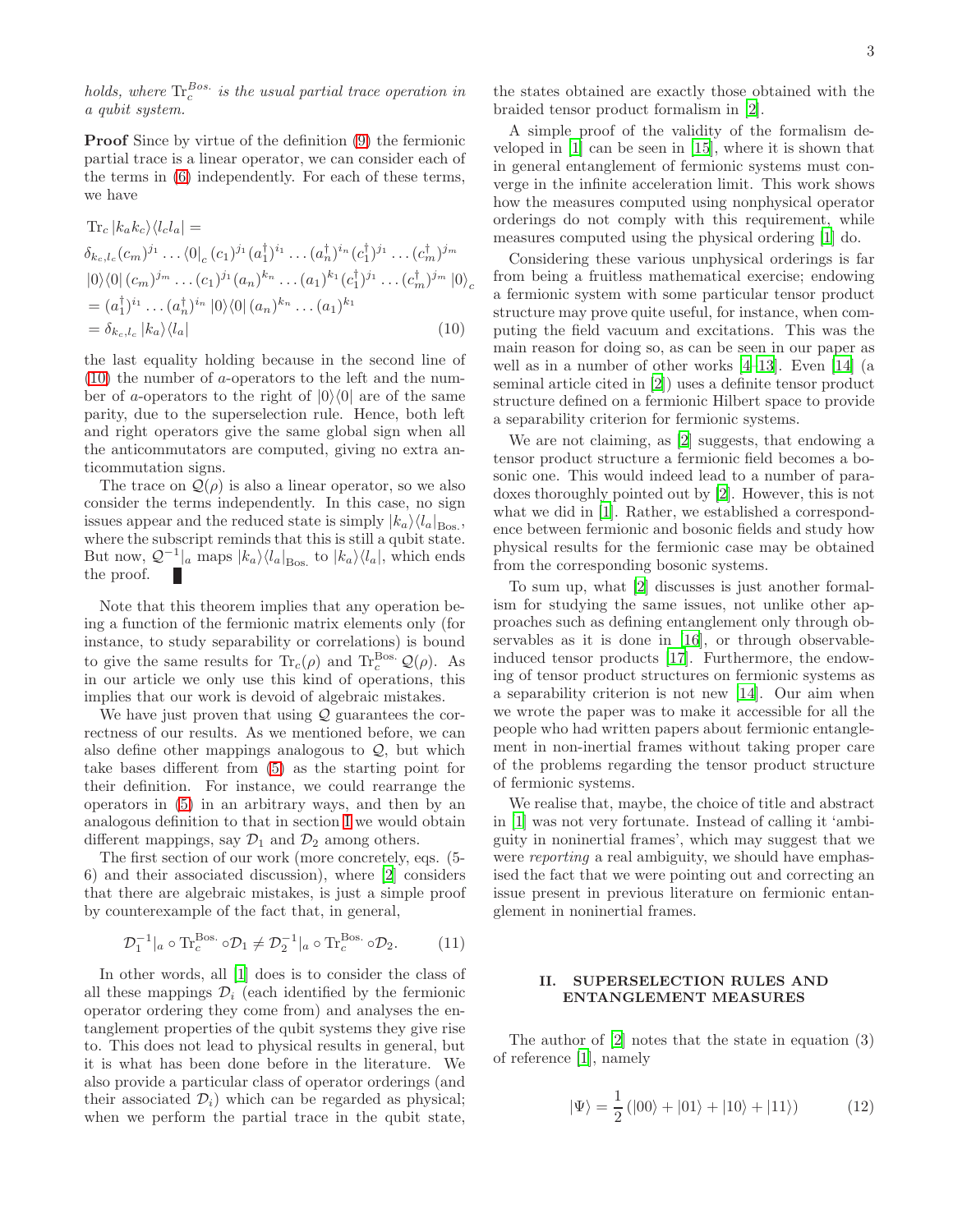with

$$
|00\rangle = |0\rangle, |10\rangle = a^{\dagger} |0\rangle, |01\rangle = b^{\dagger} |0\rangle, |11\rangle = a^{\dagger} b^{\dagger} |0\rangle
$$
\n(13)

does not comply with the fermionic superselection rule. This is true, but not relevant for the argument. As reference [\[18](#page-4-10)] explains, the issue of wether or not a certain field state can or cannot be formed in practice cannot be settled by reference to symmetry principles resulting in superselection rules (in the case at hand, these would be rotational and CP symmetries), since we can always enlarge the symmetry group to a new one which lacks these superselection rules [\[18\]](#page-4-10).

In any case, we were not claiming to be able to construct such states. In section of [\[1\]](#page-4-0) we were merely presenting an academical example and not studying physical field states yet; the state [\(1\)](#page-0-1) reflects the fact that a state (a legitimate element of the Fock space) may be regarded as separable or entangled, if we map it to a qubit system, depending on the operator ordering chosen. In any case,  $(1)$  or the three-mode state (eq.  $(10)$  of  $[2]$ ) and (5) of [\[1\]](#page-4-0)) are just examples to illustrate the kind of manipulations which are employed in [\[1](#page-4-0)]. Although the very general family of states presented in [\[1](#page-4-0)] does not fulfill the superselection rule, all the particular physical field states studied in that work do comply with it. This is also the case of the state [\(1\)](#page-0-1) which is nothing but a reformulation of the example state [\(12\)](#page-2-2) but compliant with the superselection rule.

Continuing with this point, [\[2\]](#page-4-1) claims that neither the Grassman field state

$$
|\Psi\rangle = \frac{1}{\sqrt{2}} (|0\rangle_{\text{A}} |0\rangle_{\text{R}} + |1\rangle_{\text{A}} |1\rangle_{\text{R}})
$$
 (14)

nor the Dirac state

$$
|\Psi\rangle = \frac{1}{\sqrt{2}} \left( |\uparrow\rangle_A | \downarrow\rangle_R + |\downarrow\rangle_A | \uparrow\rangle_R \right) \tag{15}
$$

are analysed in [\[1\]](#page-4-0). However, state [\(14\)](#page-3-0) corresponds to figure 2 of [\[1\]](#page-4-0), whereas state [\(15\)](#page-3-1) corresponds to figure 3 of that work. We acknowledge that this last case may be confusing due to the fact that in eq.  $(20)$  of  $[1]$ , where Alice's basis should have been denoted as  $\{|\uparrow\rangle, |\downarrow\rangle\}$  instead of  $\{|0\rangle, |1\rangle\}.$ 

In spite of these answers, [\[2](#page-4-1)] indeed raised an important style flaw in [\[1\]](#page-4-0): We introduced states and families of states not compliant with the superselection rule, when this was not necessary at all for our arguments or conclusions. In one case, the use of states violating the rule allowed us to present clearer examples of the phenomena under consideration; in the other, it was done only for the sake of generality, although the particular cases considered were compliant with the rule. But the introduction of these states has led the discussion far from the main points raised in [\[1](#page-4-0)], and the derived confusion outweighs the benefits obtained by far. If we were to write [\[1\]](#page-4-0) anew, we definitely would not use the same examples.

After this point, the criticism in [\[2\]](#page-4-1) broadens from [\[1](#page-4-0)] to a questioning of the entanglement measures employed in many previous works in field entanglement in non-inertial frames. [\[2\]](#page-4-1) claims that, as a consequence of the superselection rule, some entanglement measures are ill-defined. While it is true that these entanglement measures cannot be interpreted exactly in the same way as for bosonic fields, some points of this interpretation remain, however: If a fermionic bipartite field state  $\rho$  is separable, meaning that it may be written as

$$
\rho = \sum_{i} p_i A_i B_i \, |0\rangle\langle 0| B_i A_i, \quad p_i > 0 \tag{16}
$$

with  $A_i$  containing only creation operators of the first bipartition, and  $B_i$  containing only operators of the second, then it has vanishing negativity. The converse statement also holds for  $2 \times 2$  and  $2 \times 3$  dimensional systems.

Furthermore, [\[2](#page-4-1)] asserts that the superselection rule invalidates the use of entanglement measures in fermionic fields, save in a few specific cases. However, this criticism is only relevant as long as we consider field states with different superselection parities for each of the parties. If we consider the field state of [\[12\]](#page-4-11)

$$
|\Psi\rangle = \frac{1}{\sqrt{2}} (|0\rangle_{\text{A}} |0\rangle_{\text{R}} + |1\rangle_{\text{A}} |1\rangle_{\text{R}})
$$
 (17)

then it is true that a Fock space basis for any of the parties (Alice or Rob) must include states in different superselection sectors, such as  $|0\rangle$  and  $|1\rangle$ . But if following [\[1](#page-4-0)] we consider e.g. a Dirac singlet state, such as

$$
|\Psi\rangle = \frac{1}{\sqrt{2}} \left( |\uparrow\rangle_A | \downarrow\rangle_R + |\downarrow\rangle_A | \uparrow\rangle_R \right) \tag{18}
$$

<span id="page-3-1"></span><span id="page-3-0"></span>then the Fock space basis for any party is composed of states in only one superselection sector. In this case, entanglement measures such as negativity recover exactly the same meaning they would have for qubit systems, since the superselection rule now becomes trivial.

Finally, [\[2\]](#page-4-1) ellaborates over the various benefits of studying field entanglement in non-inertial frames with the tools of quantum Shannon theory. Though we acknowledge these benefits, we see it as a complementary tool rather than an invalidation of the use of entanglement measures in noninertial frames. Negativity (the measure we use in [\[1\]](#page-4-0)) for instance is a direct measure of the distillable entanglement present in the state under consideration, which may be purified by means of standard protocols[\[19](#page-4-12)].

It can be shown, however, that the qualitative results are not very dependent on the entanglement measure employed either. For instance, [\[2\]](#page-4-1) computes the entanglement of formation (that has a clear operational meaning) in the same setting we consider, and there are no qualitative differences with our result: the behaviour of the entanglement of formation is qualitatively the same as negativity.